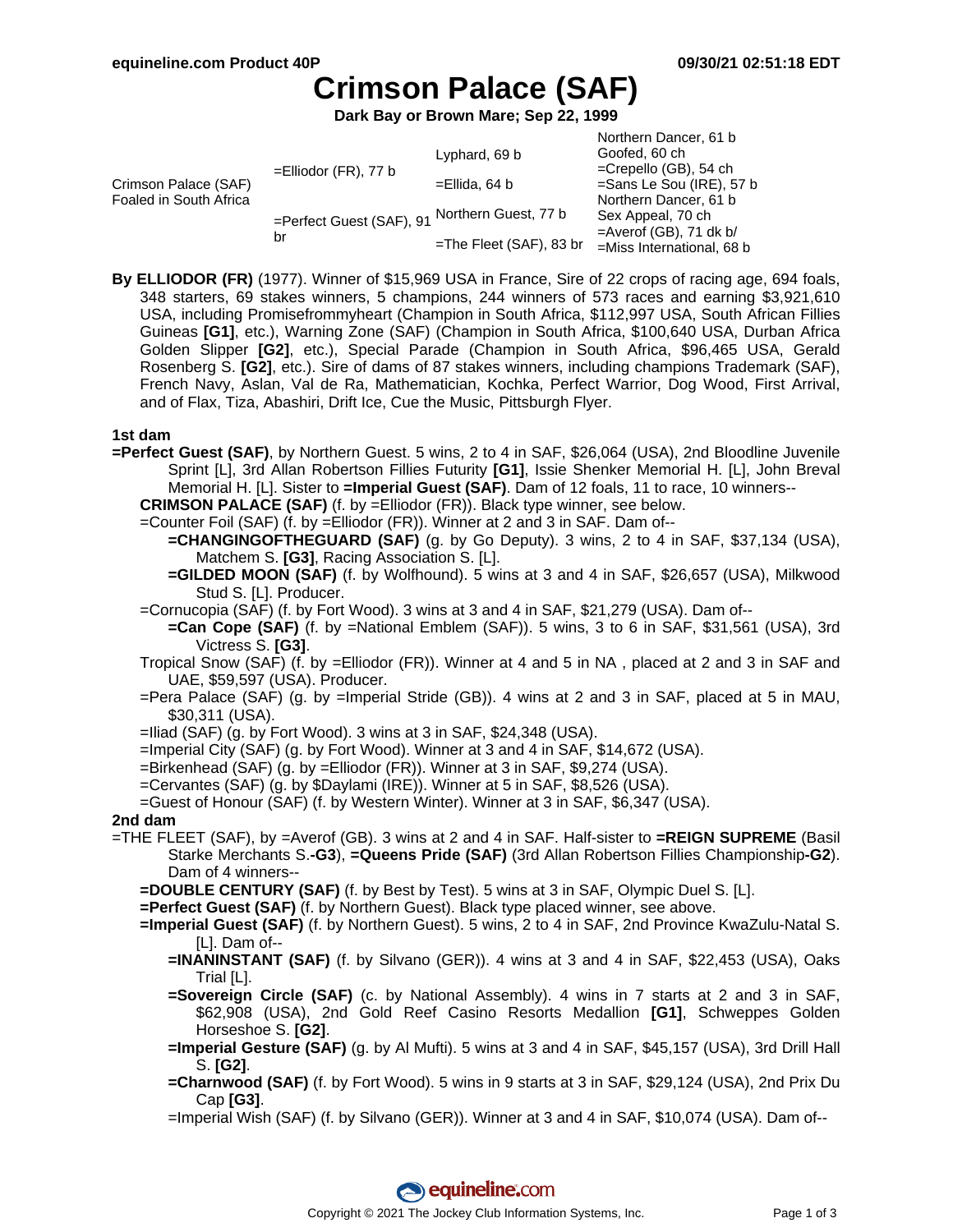# **Crimson Palace (SAF)**

**Dark Bay or Brown Mare; Sep 22, 1999**

- **=LUNA WISH (SAF)** (f. by =Querari (GER)). 5 wins at 2 and 3, placed at 5, 2021 in SAF, \$22,415 (USA), Lady's Slipper S. [L].
- =Arabian Empress (SAF) (f. by Al Mufti). Winner at 3 in SAF, \$7,218 (USA). Dam of--
	- **=Arissa (SAF)** (f. by Silvano (GER)). Winner at 2 and 3 in SAF, \$26,904 (USA), 2nd The Debutante **[G2]**, EFC Worldwide Magnolia H. **[G3]**, Sycamore Sprint **[G3]**, Swallow S. [L], 3rd SA Fillies Nursery **[G2]**.
	- **=Arabian Air (SAF)** (g. by Silvano (GER)). Winner at 2 and 3 in SAF, \$16,902 (USA), 2nd Somerset 1200 [L].
- =Royale Noir (SAF) (f. by Black Minnaloushe). Unraced. Dam of--
	- **=NASTERGAL (SAF)** (f. by Duke of Marmalade (IRE)). 3 wins at 3 in SAF, \$23,807 (USA), Champagne S. **[G3]**.
- =Racing Ahead (SAF) (g. by Arbat). Winner at 3 in SAF.

#### **3rd dam**

- =MISS INTERNATIONAL, by =Wilkes (FR). 4 wins at 2 and 3 in AUS and SAF. Half-sister to **=Natour (AUS)** (3rd Karrakatta Plate**-G2**, etc.), **=Mosman Prince (AUS)** (2nd Lightning H.), **=Bejewel (AUS)** (3rd Benson and Hedges Fillies Guineas). Dam of 5 winners--
	- **=REIGN SUPREME** (c. by =Royal Prerogative (GB)). 8 wins, 2 to 4 in SAF, Basil Starke Merchants S.**-G3**.
	- **=Queens Pride (SAF)** (f. by =Royal Prerogative (GB)). 4 wins, 2 to 4 in SAF, 3rd Allan Robertson Fillies Championship**-G2**. Dam of--
		- **=QUEEN'S COLLEGE (SAF)** (g. by Northfields). Winner at 3 in SAF, Newmarket Guineas [L], 3rd SA Derby Trial H. [L], Tony Ruffel H. [L].
		- =Queen's Line (SAF) (f. by Home Guard). Unraced in South Africa. Dam of--
			- **=SERAPHOS (SAF)** (c. by =Fine Edge (GB)). 6 wins, 2 to 4 in SAF, placed at 6 in MAU, New Year Juvenile S. [L], TAB Free State Sprint [L].
		- =Forest Field (SAF) (f. by Northfields). Unraced in South Africa. Dam of--
			- **=Forest Court (SAF)** (g. by Caesour). 7 wins at 3 and 4 in SAF, \$23,625 (USA), 3rd Memorial Mile [L].
	- =The Fleet (SAF) (f. by =Averof (GB)). See above.
	- =State of the World (SAF) (f. by =Free State (IRE)). Winner at 3 in SAF. Producer.
	- =Reign Victorious (SAF) (c. by =Royal Prerogative (GB)). 5 wins, 2 to 4 in SAF.

### **4th dam**

- =YOUNG SUSAN (AUS), by =Todman (AUS). Unplaced in 2 starts in AUS. Half-sister to **=DARK BRIAR (AUS)** (Rosehill Guineas, etc.), **=Naples (AUS)** (2nd Burwood H., etc.). Dam of 6 winners, including--
	- **=Natour (AUS)** (c. by =Eleazar (AUS)). 10 wins, 2 to 7 in AUS, 3rd Karrakatta Plate**-G2**, Supremacy Quality S.**-G2**.
	- **=Bejewel (AUS)** (f. by =Le Cordonnier (GB)). 7 wins, 2 to 4 in SAF, 3rd Benson and Hedges Fillies Guineas.
		- **=CROWN** (c. by =Royal Prerogative (GB)). 7 wins, 2 to 4 in SAF, Cinzano S. [L], 2nd Administrators Trophy **[G3]**.
		- **=ROYAL GLITTER (SAF)** (f. by =Royal Prerogative (GB)). Winner at 2 in SAF, South African Nursery Plate**-G1**.
		- **=Crowned King** (c. by =Royal Prerogative (GB)). 4 wins at 2 and 3 in SAF, 3rd J. G. Hollis Futurity Plate **[G3]**.
		- **=Crowning** (f. by =Averof (GB)). 4 wins at 2 and 3 in SAF, 2nd Strelitzia S. **[G3]**, Hibiscus Fillies Nursery [L].
		- **=Crown Treasure (SAF)** (f. by =Royal Prerogative (GB)). Winner at 3 in SAF, 3rd Oaks Trial H. [L].
	- **=Mosman Prince (AUS)** (c. by =Le Cordonnier (GB)). 9 wins, 2 to 5 in AUS, 2nd Lightning H.

=Miss International (f. by =Wilkes (FR)). See above.

=Enchanted (AUS) (f. by Swiftly Morgan). 5 wins at 2 in AUS.

**=Southport (AUS)** (g. by =Buoy (GB)). 10 wins, 2 to 8 in AUS, 2nd City Tatts Lightning H. [L]. =Indian Cloud (AUS) (f. by =Coney Island (IRE)). Placed, 2 to 4 in AUS.

RACE RECORD for Crimson Palace (SAF): In South Africa. At 2, one win in 1 start; at 3, three wins (Cape Of Good Hope Paddock S. **[G1]**) in 5 starts. Earned 232,530 Rands (\$25,547 USA). In